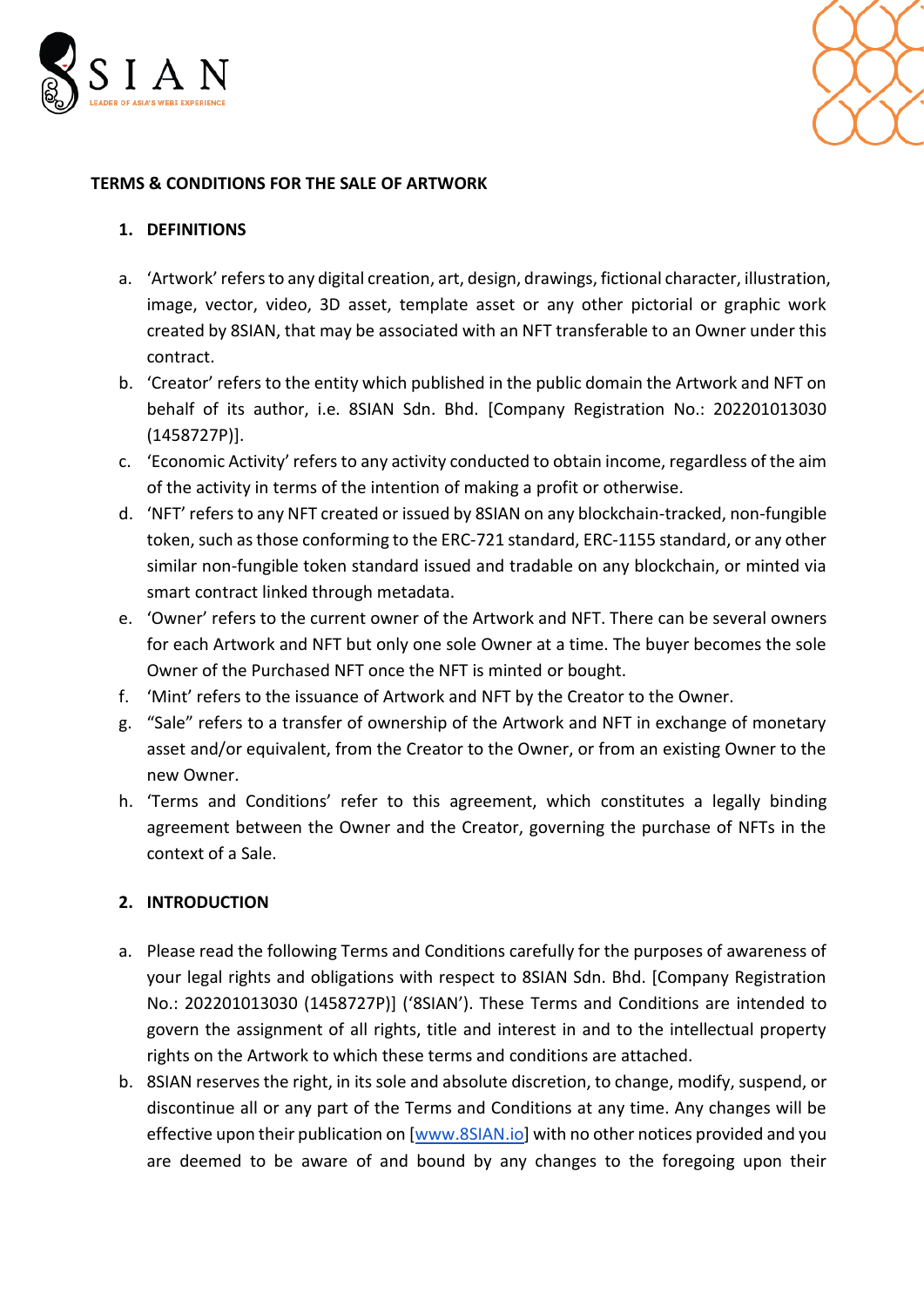

publication. Such new versions will be in similar spirit to the present version, but may differ in detail to address new problems or concerns.

c. By engaging in the Sale, the Owner must read, understand, agree and accept these Terms and Conditions without any condition or restriction. Therefore, the Owner legally accepts these Terms and Conditions and will agree to form a binding contract. If the Owner does not agree to these Terms and Conditions, the Owner shall not engage in the Sale. The Owner acknowledges that he, she or they are due to review these Terms and Conditions from time to time.

## **3. PURCHASE AND OWNERSHIP OF THE ARTWORK**

- a. Ownership of the Artwork is awarded to the Owner who has purchased the Artwork in full, cleared funds or otherwise rightfully acquired from a legitimate source, where proof of purchase is recorded on the relevant blockchain.
- b. The Artwork legally obtained and retained by the Owner can and will be transferable. The transferee will be subject to these Terms and Conditions.
- c. The Owner acknowledges and agrees that the Creator and 8SIAN own all rights, titles and interests in and to any artworks, configurations, concepts, designs, drawings, photographs, labels, logos, trademarks, trade dress, copyright, formulas and all original works of authorship that may be associated with any Artwork purchased by the Owner, including all intellectual property rights therein. The Owner agrees not to infringe, violate or misappropriate the exclusive rights belonging to the Creator and 8SIAN.
- d. The Creator and 8SIAN reserves the rights to reproduce, modify, use, display, publish, distribute, sell and duplicate the Artwork, in whole or in part, for commercial purposes or any purpose whatsoever in any media.
- e. The Creator and 8SIAN reserves the rights to revise, edit, manipulate, add, create, distribute and exploit the Artwork and derivative works in any manner and any medium chosen by the Creator and 8SIAN.
- f. The Owner may not produce, reproduce, publish or submit for publication, in whole or in part, directly or indirectly, any image of the purchased Artwork, in relation or not in relation to any third parties.
- g. The rights granted to the Owner via the Sale and purchase of the Artwork are limited to those detailed in Paragraph 4, 'TERMS OF USAGE OF THE ARTWORK.'
- h. Should the Owner breaches any of their obligations under Paragraph 3, the Owner acknowledges and agrees to the following:
	- i. Payment of damages will not be a sufficient form of compensation to the Creator and 8SIAN;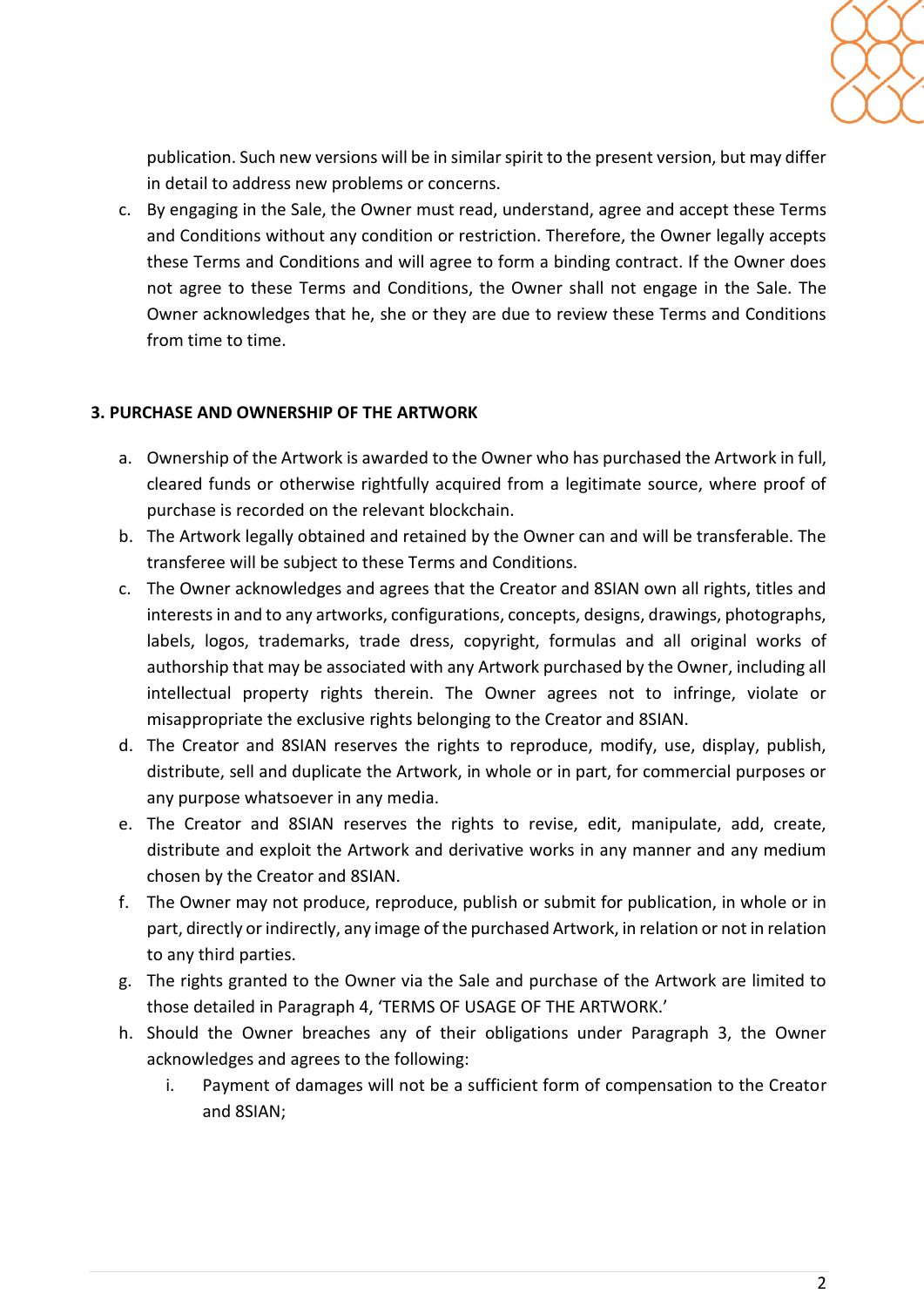

- ii. The Creator and 8SIAN can and may apply to the legal court for an order to stop and prevent the Owner from continuing to breach the Owner's obligations under these Terms and Conditions;
- iii. Under the circumstances whereby the Artwork is placed or offered for sale on any internet website under the direction of the Owner, the Creator and 8SIAN can and may communicate with the operator of any internet website and instruct, on the Owner's behalf, to remove the image and offers for sale of the Artwork.

# **4. TERMS OF USAGE OF THE ARTWORK**

- a. FOR THE OWNER'S PERSONAL USE
	- i. The Owner possesses the rights to reproduce by any process of the Artwork, including but not limited to manufacturing, copying, displaying, printing in relation to the purchased Artwork for the purposes of creating any form of artwork or any form of materials under a worldwide, exclusive, royalty-free license granted by the Creator and 8SIAN for the Owner's personal use.

# b. FOR THE OWNER'S COMMERCIAL USE

- i. The Owner possesses the rights to reproduce by any process of the Art, including but not limited to manufacturing, copying, displaying, printing in relation to the purchased Artwork for the purposes of creating any form of artwork or any form of materials under a worldwide, exclusive, royalty-free license granted by the Creator and 8SIAN for the Owner's commercial use, including but not limited to the following:
	- 1. The production and sale of merchandise products (example: printed T-shirts)
	- 2. The ownership of a website, platform, marketplace or any other application in similar nature which permits the sale of 8SIAN and 8SIAN related Artwork; and
	- 3. The act of earning revenue from the Creator and 8SIAN relevant to the Artwork via any method of sale transactions.
- c. Should the Owner breach any of their obligations under these Terms and Conditions, the Owner agrees that the Creator and 8SIAN can and will direct the Owner to return the Artwork immediately, failing which the Creator and 8SIAN can and will take legal action against the Owner.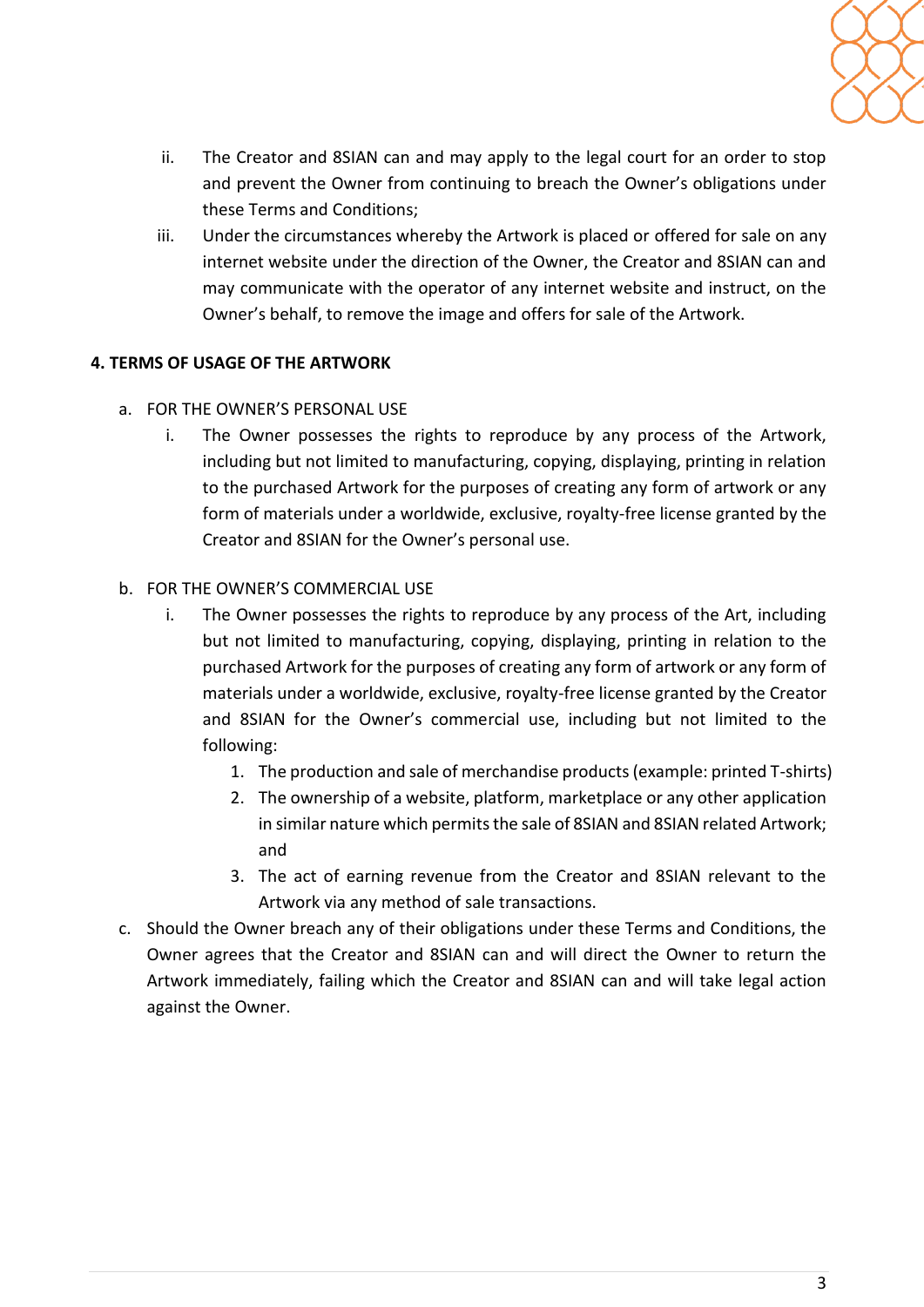

### **5. 8SIAN ENFORCEMENT RIGHTS**

- a. The Owner agrees to do none of the following:
	- i. Infringe, violate or misappropriate the copyright, trademark, moral rights or intellectual property rights belonging to the Creator and 8SIAN;
	- ii. Infringe, violate or misappropriate the copyright, trademark, moral rights or intellectual property rights belonging to others or any applicable law or regulation in any way or form;
	- iii. Utilize the Artwork in which case violates, or encourages any conduct that would violate any applicable law or regulation;
	- iv. Utilize the Artwork in a fraudulent, false, misleading or deceptive manner;
	- v. Utilize the Artwork in ways that is defamatory, obscene, pornographic, vulgar, offensive, violent, threatening;
	- vi. Utilize the Artwork in ways of promoting discrimination, bigotry, racism, hatred, harassment or harm against any individual or group.

#### **6. COPYRIGHT POLICY**

a. 8SIAN respects copyright laws and expects the Owner to hold the same belief and behave in the same manner of conduct. 8SIAN reserves the right to terminate, in appropriate circumstances, the Owner who repeatedly infringes or violates the rights of any copyright holder.

#### **7. DATA PROTECTION**

The Creator and 8SIAN may collect, hold, control, use and transmit personally identifiable information obtained from the Owner in the course of the Sale and purchase of the Artwork by the Owner. By agreeing to these Terms and Conditions, the Owner agrees for such information to be disclosed to, and utilized by, the Creator and 8SIAN should the Owner breaches the obligations set out in these Terms and Conditions.

#### **8. LIABILITY OF THE CREATOR**

The Creator makes no representation or warranty of any kind whatsoever, expressed or implied, in connection with the Artwork. The Creator and the relevant officers, directors, employees, shareholders, or agents exclude all liability, whether in contact, tort or otherwise, to the fullest extent permitted by applicable law, for any loss or damages that may be incurred onto the Owner or third parties in connection with the Artwork.